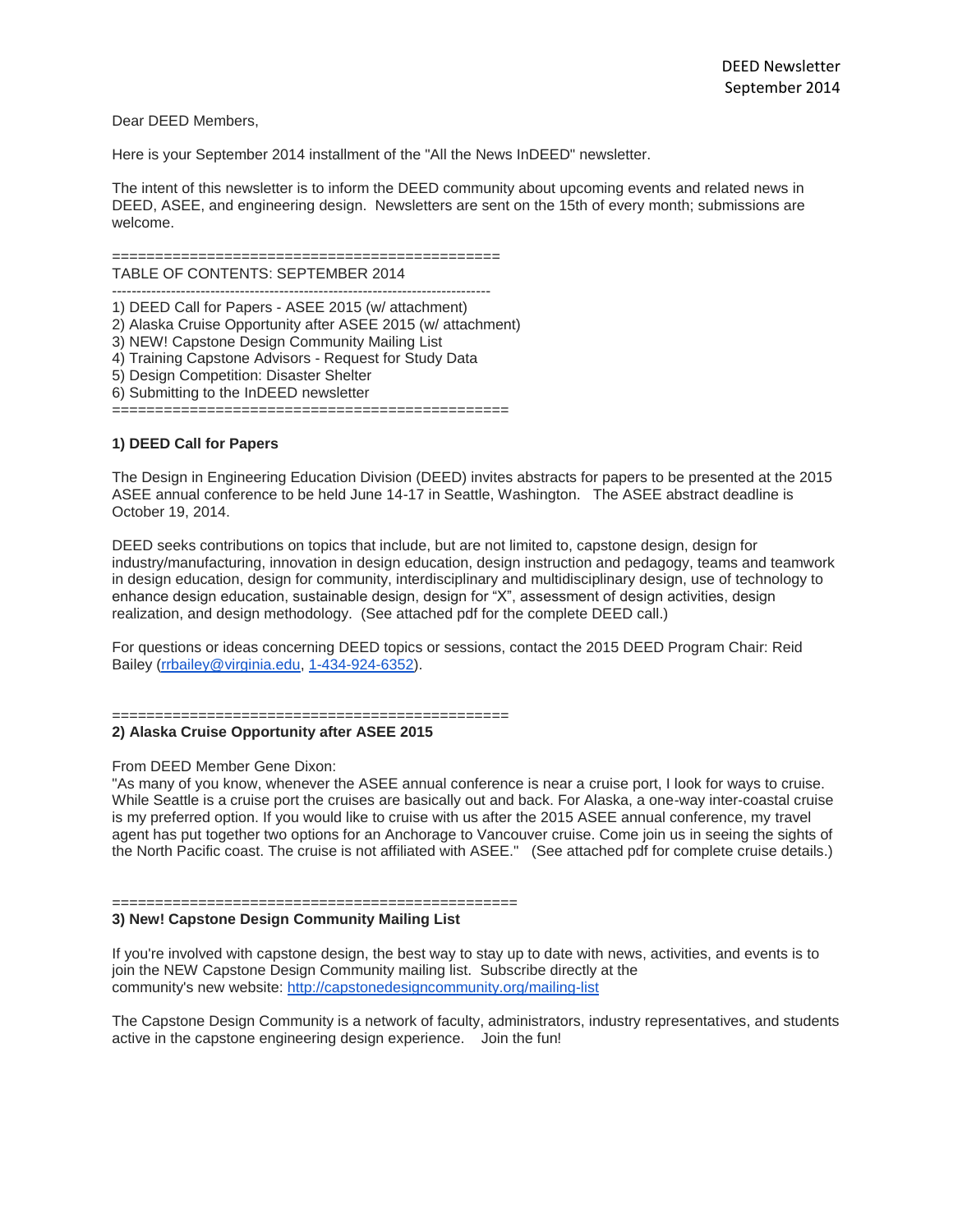=============================================== **4) Training Capstone Advisors - Request for Study Data**

# From DEED Member Gene Dixon:

"As engineering educators, we know the critical importance of the capstone project both as an assessment tool and as a preparation for the workplace. For most programs the capstone process requires experienced advisors, mentors, or coaches who come from the ranks of faculty or industry professionals. This research project surveys best practices related to training, preparing, and guiding these advisors. The draft proposal abstract is below. Results of this work will be presented at the 2015 ASEE Conference, Design in Engineering Education Division if accepted. Please help this effort by providing descriptive documentation, guidelines or other information related to training and preparing capstone advisors. If you would like to formally join this effort please contact me. Thank you in advance for your contributions to this effort."

### Proposal Abstract:

Both faculty and industry may take on the role of capstone advisor from the academic side. Many faculty members are experienced at advising capstone. New faculty usually are not. Industry members new to capstone advising may or may not be able to apply industry models to capstone advisement. Just like in industry, where experienced engineers hold much tribal knowledge, many experienced faculty are knowledgeable in guiding capstone teams. New engineers in the workplace must identify knowledge sources within the organization to help them through the maze of unwritten methods and norms to be successful. So too, the new capstone faculty advisor. One tool, useful to both new engineers and capstone advisors are procedures and handbooks. This paper provides a review and compilation of both common and unique methods of guiding the capstone advisor.

Contact information: Gene Dixon, PhD, MBA, PEM Associate Professor, East Carolina University College of Engineering and Technology, Dept of Engineering Slay 205, Greenville NC 27858-4353 [252 737 1031](tel:252%20737%201031) (o), [dixone@ecu.edu](mailto:dixone@ecu.edu)

======================================================

### **5) Design Competition: Disaster Shelter**

Samaritan's Purse and John Brown University will host the Fourth Annual Disaster Shelter Design Competition during academic year 2014-2015. Teams are required to design and build a proto-type transitional shelter that will meet specified criteria and be rapidly assembled in a specified disaster scenario. The date for the on-site phase of the competition is April 23-25, 2015. This fourth competition will have a similar format to previous competitions and will include a preliminary report, business case analysis, and on-site testing and judging of the shelters. Each participating team will receive a \$1000 stipend to help with costs of materials, travel, and other expenses. The top three teams will receive cash prizes.

The design scenario this year is disaster response to an earthquake event in Pakistan. Teams will be expected to design their shelters to take into account the local conditions, climate, culture, and available materials in the area of concern. The specific design scenario, specifications, competition schedule and more information can be found at the competition website: [http://www.jbu.edu/shelter\\_contest/.](http://www.jbu.edu/shelter_contest/) The website also includes video clips and photos from the previous competitions. For further information, please contact Mark Terrill, [mterrill@jbu.edu](mailto:mterrill@jbu.edu) [\(479-524-7479\)](tel:%28479-524-7479).

As part of the competition this year, several of the competition judges with experience in disaster response will provide seminars in their area of expertise that will provide students with a view of the opportunities and challenges with working in contingency situations.

The competition hopes you will consider participation in this competition to enhance some aspect of your Engineering, Architecture, and/or Construction Management programs.